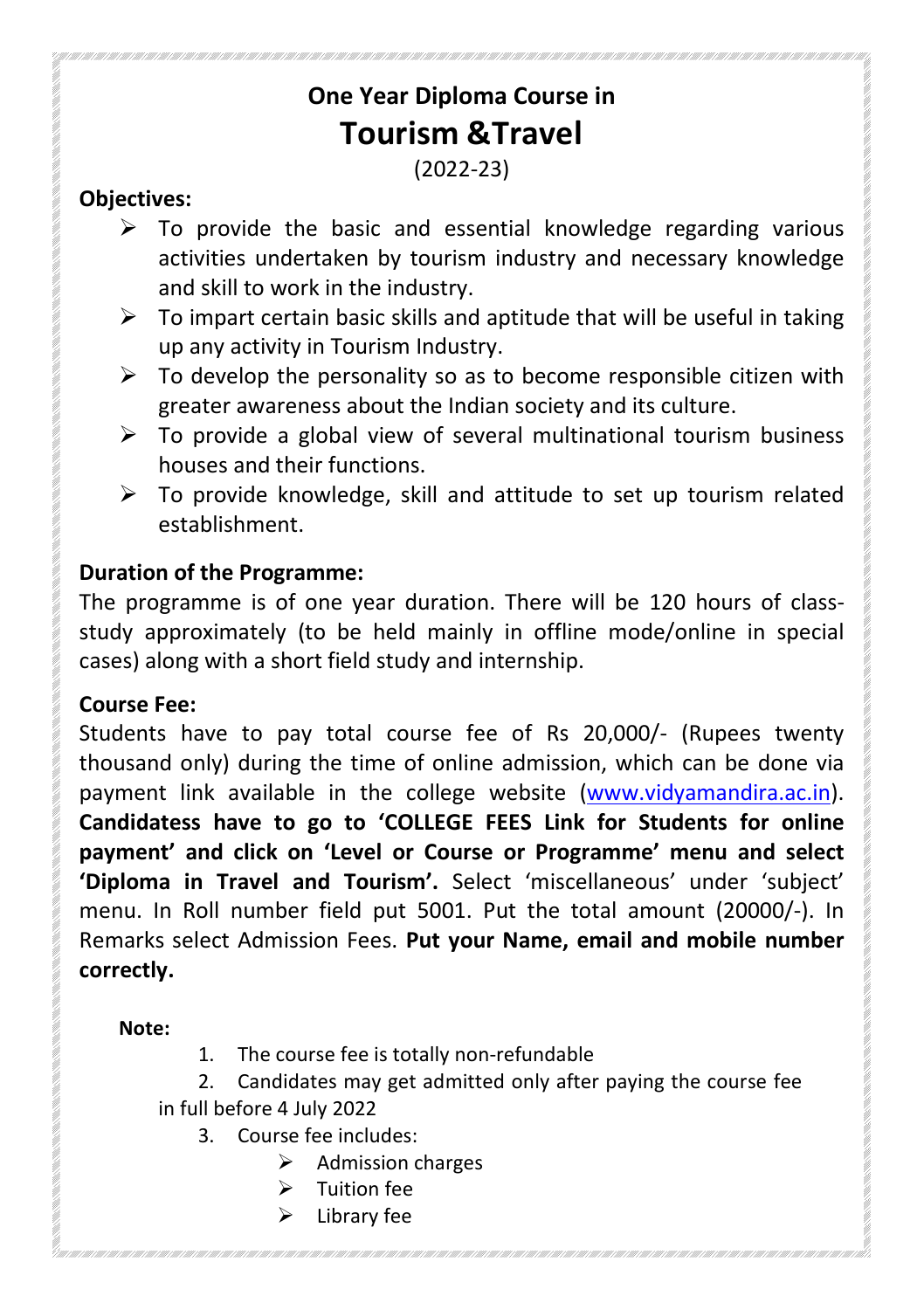- $\triangleright$  Examination fee
- $\triangleright$  Internship fee
- Expenditure of Field Study/Project including non-AC train or bus fare, food and non-AC accommodation

#### **Employment assistance may be given to the eligible candidates**

# **Class Schedule:**

Theoretical class schedule will be as follows:

Every Saturday from 3.30 pm to 6.30 pm

### **Note:**

- $\triangleright$  There will be some pre-announced holidays also.
- $\triangleright$  Pre-scheduled class may be cancelled due to any unavoidable circumstances.
- $\triangleright$  Additional activities (like special enrichment classes, documentary show, short city-tour/walk etc) may take place in weekdays other than Saturday.
- $\triangleright$  Programme for Field Study and Internship will be declared later.
- **In any circumstance the Field Study and Internship programme may be shortened, and even may be cancelled.**
- $\triangleright$  Class lectures will be delivered partly in English and partly in Bengali.

# **Eligibility:**

Only male candidates who have passed higher secondary or equivalent examination can join.

# **Admission:**

Total seat: 40

Students will be admitted on 'first come first served' basis.

- **Documents needed:** (a) Photocopy of supporting document of age proof
	- (b) Photocopy of marks sheet of HS or equivalent examination
	- (c) Keep ready and upload one recent photograph during the time of filling up of admission form

# **Programme Structure:**

There will be a total 10 Courses—nine theoretical and one practical. Each course will carry 50 marks. Each Course will be divided into five/six modules.

# **Course Coordinator:**

Prof. Gautam Mukhopadhyay [Mobile: (+91) 9830188805, Email: tourismtravelrkmv@gmail.com]